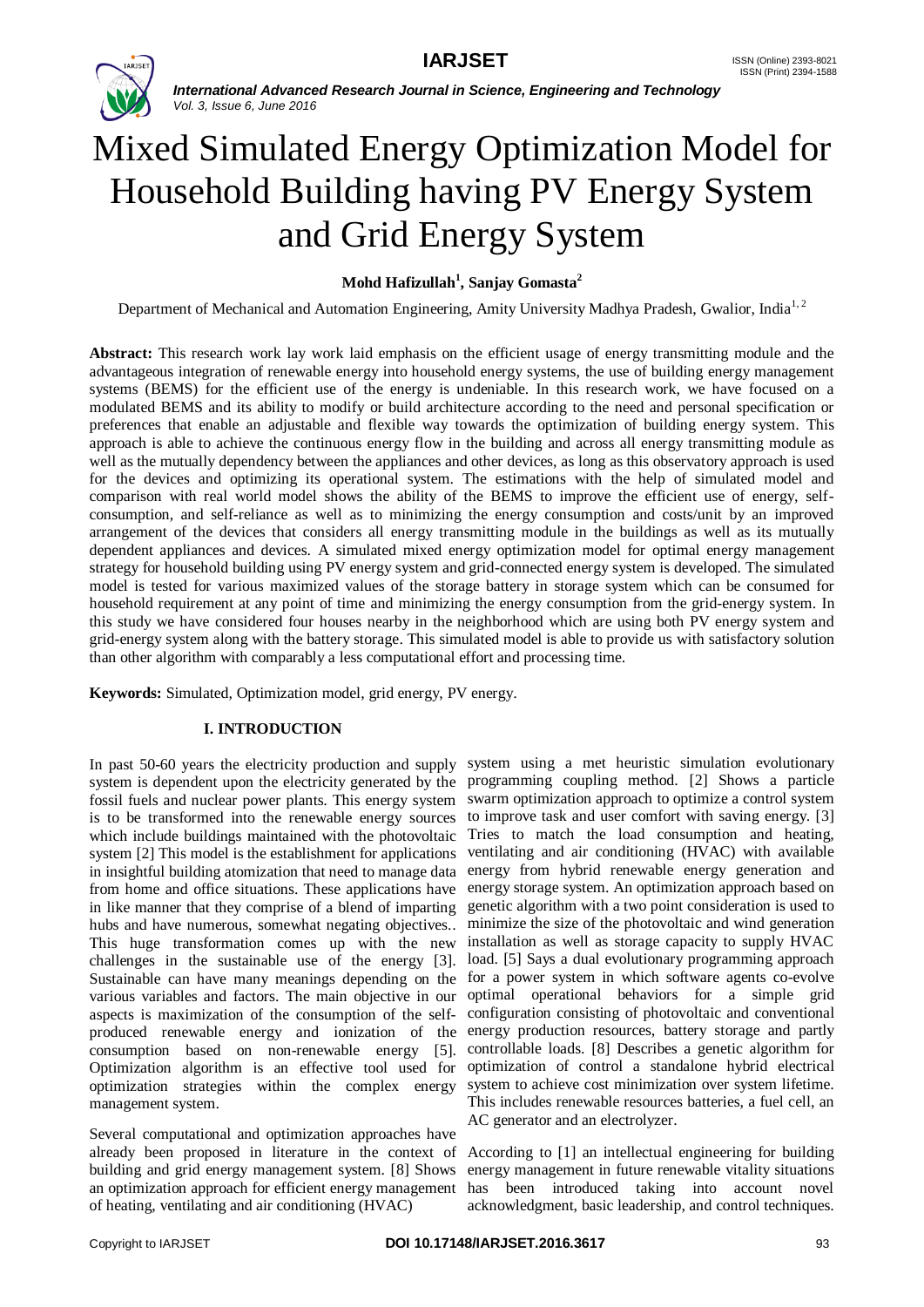

Moreover, a PV supplied, capacity expanded, matrix houses nearby which consists of the following associated test bed was composed, which is suitable for components: (1) Grid energy system (2) Houses (3) PV adaptable testing the execution of our design in various energy system (4) Battery storage system future energy optimization scenarios. The test bed is presently introduced in the offices of the technology park The arrows in the Fig.1 show the direction of the flow of Villach. Once operational, the proving ground wills be used to assess the execution of our psychological this topology is mentioned in the Table 1 which is to be architectures energy optimization framework in light of followed at the time of execution. genuine information. [8] Presents an adjusted recreated toughening optimization approach for consequently In Section 2.4, the operating condition will be specified deciding ideal energy optimization methodologies in and it will be indicated where the energy is flowing in network associated, capacity increased, photovoltaic-each cycle time. The energy optimizer is developed will supplied prosumer structures and neighborhoods in view work to a specified sequence whose sole purpose will be of client particular objectives. For assessing the adjusted to optimize the energy consumption i.e. Minimizing the recreated strengthening enhancer, various test situations in non-renewable consumption and maximizing the the field of vitality self-utilization expansion are renewable consumption. The optimization of energy will characterized and results are contrasted with an angle work in a fashion where each house will receive the plunge and an aggregate state space look approach. The optimized energy at a given period of time only. benchmarking against these two reference techniques shows that the adjusted reenacted strengthening In our experiment the houses are named H1, H2, H3  $\&$  H4 methodology can discover altogether arrangements over the inclination plunge calculation – being equivalent or near the worldwide ideal

– With fundamentally less computational exertion and B1 will be connected to the grid energy and PV energy preparing time than the aggregate state space seek approach.

In this research paper we proposed an advanced topology model and strategy to minimize the energy consumption from the grid energy system and to maximize the energy consumption from the renewable resources, a fully studied energy management system which includes the grid energy system, PV system, and battery storage. To perform easy optimization of this model we have realized this within a Visual Studio C++ Simulation.

#### **II. PROPOSED METHODOLGY**

2.1 System topology and problem definition The overview of the system topology is shown below in Fig.1 which gives the detailed representation of a four

grid energy and stored energy. The operating condition for

preferable along with they have a storage batteries naming B1, B2, and B3& B4. Each battery is connected to the grid energy and also to the PV energy source. At initial point of time source, when B1 will be 25% charged at this point B2 will start charging from grid energy and PV energy and when B1 will be 50% charged it the grid energy will be cut off and energy from B1 will be consumed for both H1 & H2, this sequence will be repeated and vice versa. The communication is very much necessary for this negotiation will be conducted by the communication channels within the buildings.

> For this experiment it is defined that for each action will carried out there will maximum energy transferred before the next action occurs. For instance the PV energy and the grid energy both are supplied to the battery storage, which charges and stores energy for further use, and after a series of actions an optimized energy will be used in every step of the topology.



Fig.1 Schematic overview of topology setup including Houses, Grid, PV and Battery Topology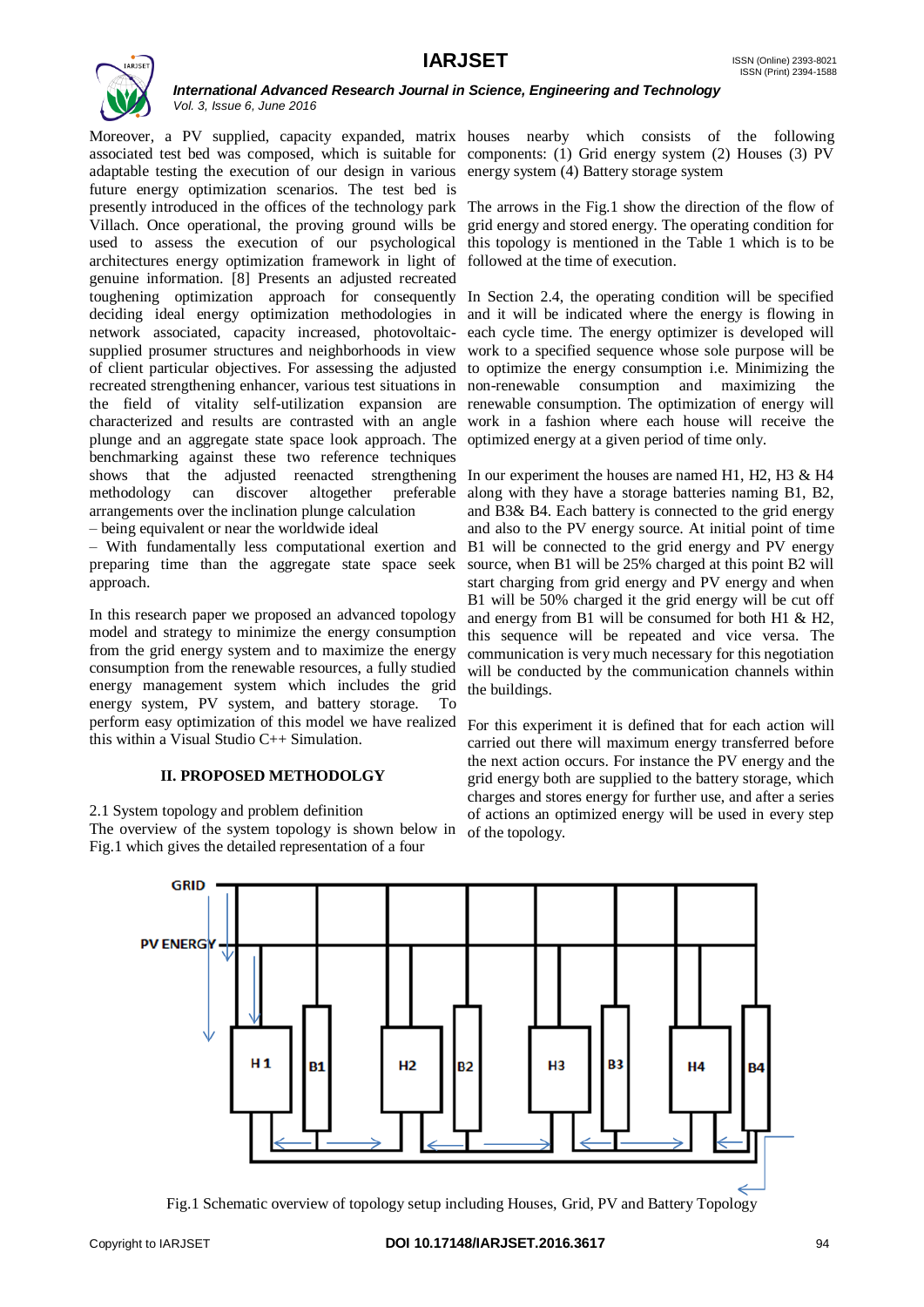

| <b>GRID ENERGY</b>                               | <b>PV ENERGY</b> | B1           | B <sub>2</sub> | <b>B</b> 3   | <b>B</b> 4   |
|--------------------------------------------------|------------------|--------------|----------------|--------------|--------------|
| H1.H2                                            | H1.H2            |              |                | $\theta$     | $\theta$     |
| H <sub>2</sub> , H <sub>3</sub> , H <sub>4</sub> | H2.H3            | 25%          | <b>START</b>   |              | $\theta$     |
| H3, H4, H1                                       | H3.H4            | 50%          | 25%            | <b>START</b> | $\Omega$     |
| H4,H1,H2                                         | H4.H1            | 25%          | 50%            | 25%          | <b>START</b> |
| H1.H2.H3                                         | H1.H2            | <b>START</b> | 25%            | 50%          | 50%          |

TABLE 1 Specified sequence of operation for the optimization topology

# 2.2. Data acquisition and pre-processing

PV and load curves were plotted using renewable energy batteries, inverters etc.) are neglected to perform smooth data generator with the help of project tool "Vision Step Imart City Villach" to test the energy optimizer. Individual load profiles were generated for the four households for a period of month with a resolution of 3 hours regularly. Data was standardized to yield an average consumption of 16kWh per household. Once the data for each household was obtained, the same PV profile was generated for a period of month. The PV profile for each household was designed in such a way that orientation and tilt angle and in same number and same type of modules were equipped on the buildings. Again the data was standardized according to the energy consumed by the loads which turned out to simplify data analysis.

#### 2.3 System Modeling

Fig.1 gives an overview of the topology to be adopted for the optimized energy system which is realized on Visual Studio C++ Simulation.



Fig.2 Optimized Block Topology

The individual losses in components (PV module, and simple analysis of the model strategy. This allowed us to theoretically optimize the system modeling strategy for energy management system. The difference with the strategy and without strategy was calculated and an energy consumption graph per hour was plotted which showed that the initially consumption rate was higher which decreased gradually after a period of time.

#### 2.4 Specified Test Scenarios

To test the developed optimization technique, four distinctive test situations were indicated from which the situations 3 to 5 were sub-divided into two further subcases. The primary objective of each of the five situations was to enhance the utilization of PV energy and minimize the grid energy consumption to diminish continuity trade with the network quite. To accomplish this target, for every situation, different activities can be chosen (see Table II).

In the situations 1 and 3, for occurrence, every building goes for optimizing its nearby PV consumption exclusively while in alternate cases, a vitality trade with neighbors is bolstered. In the situations 1 and 2, no buffering of PV vitality in a battery stockpiling is bolstered, while alternate situations take into consideration such a worldly continuity stockpiling. The situations 3 to 4 just permit an individual stockpiling use while situation 5 permits the trading of continues optimization the neighbor stockpiles. Moreover, the situations 3b, 4b, 5b support a connection of the battery stockpiling with the framework (charge stockpiling from network and bolster put away vitality into lattice) while alternate situations don't predict this choice.

| Optimized assigned values, Final values with<br>preference                                                     | <b>Optimization Variable</b> | <b>Final Value</b> | Preference |
|----------------------------------------------------------------------------------------------------------------|------------------------------|--------------------|------------|
| Loads supplied with sufficient energy                                                                          | Energy_Required              | 0.5                | 2          |
| PV energy not to be remained                                                                                   | PV Remained                  | $\Omega$           |            |
| PV energy nearby t be Maximized                                                                                | Local PV                     | <b>MAX</b>         | 3          |
| PV energy produced by own building should be<br>maximized                                                      | Direct Own PV                | <b>MAX</b>         | 4          |
| Stored PV energy should be used within the<br>neighborhood and self                                            | Local Storage                | <b>MAX</b>         | 5          |
| Storing PV energy within the own storage is preferred<br>to storing surplus PV energy in the neighbor storages | Own_Storage_Loading          | <b>MAX</b>         | 6          |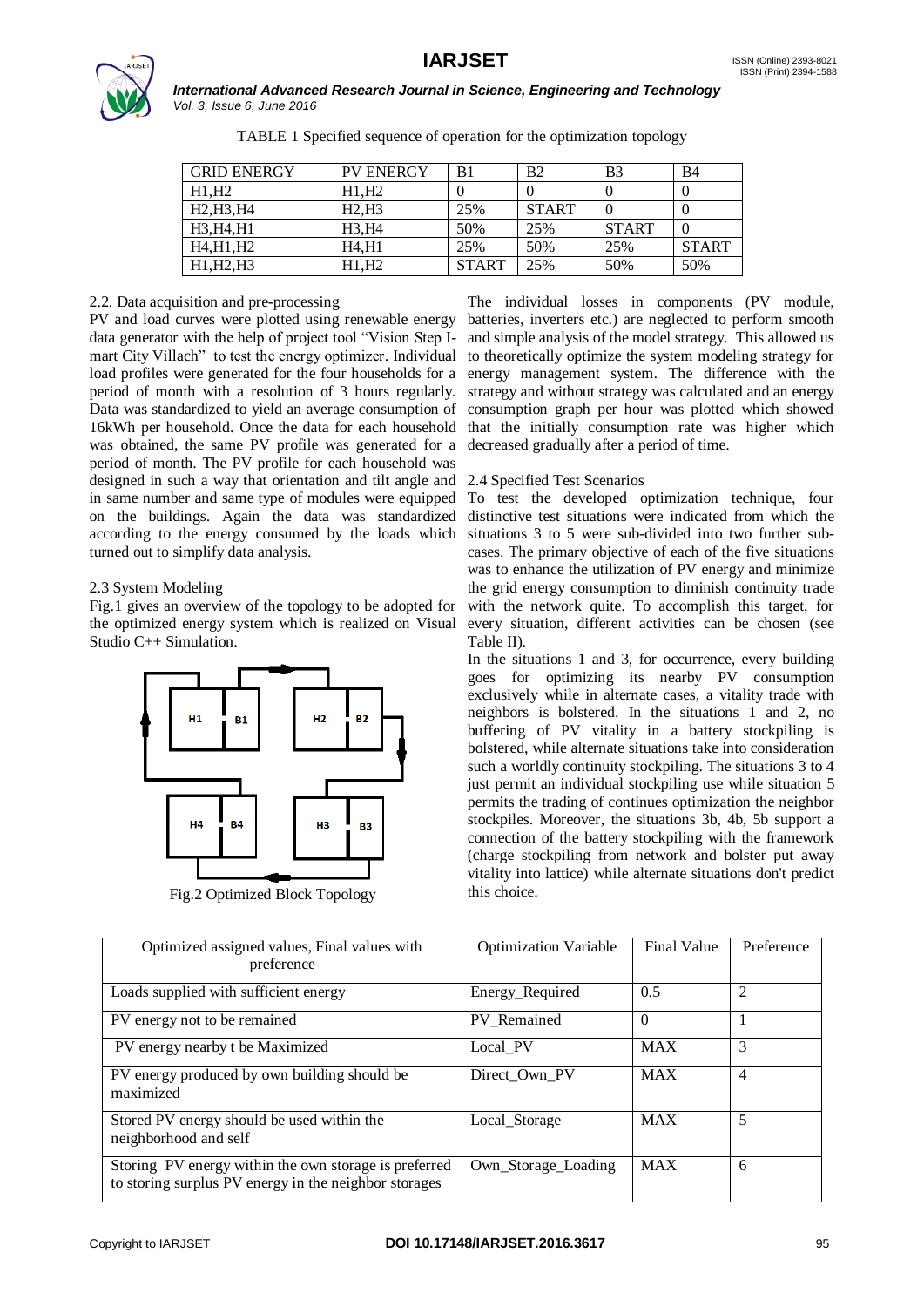

# **III. RESULTS AND DISCUSSION**

This chapter deals with delineating and contrasting the estimations of the calculations and outlines the aftereffects of the altered reenacted mixed simulation accomplished neighborhood PV energy utilization taking methodology with the aggregate space state search and into account the energy optimization systems found by the slope descent reference strategies. This section represents calculations. the computational exertion of these calculations for the

diverse test situations, contains a correlation of the discovered activity arranges and relating improvement



Fig. 3 Average local PV energy consumption and contributing by Total State Space Search



Fig. 4 Average local PV energy consumption and contributing by Gradient Descent Method



Fig. 5 Average local PV energy consumption and contributing by Mixed Simulated Energy Optimization